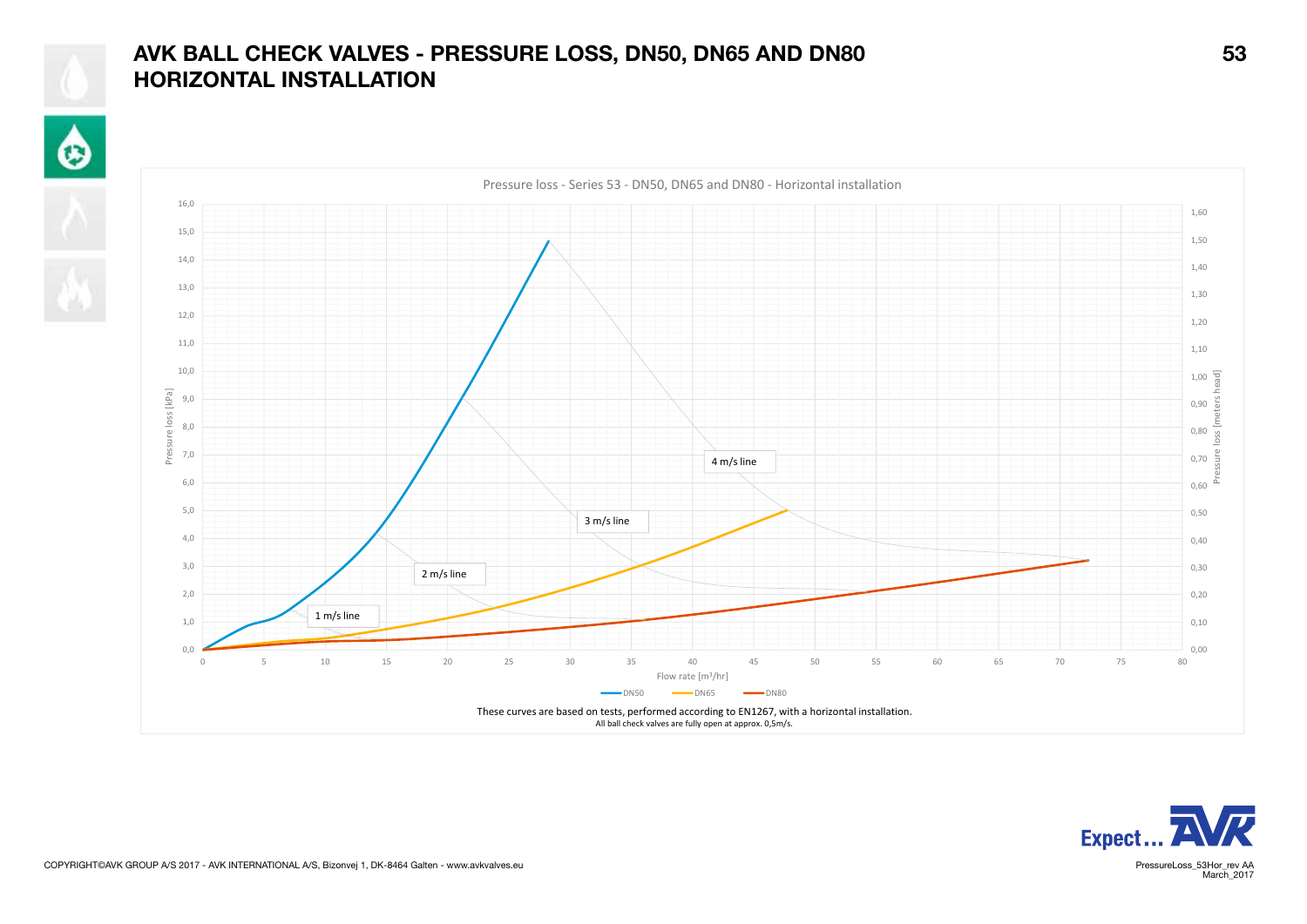## AVK BALL CHECK VALVES - PRESSURE LOSS, DN100, DN125, DN150 AND DN200 53 HORIZONTAL INSTALLATION

 $\hat{\mathbf{e}}$ 







March<sub>2017</sub>